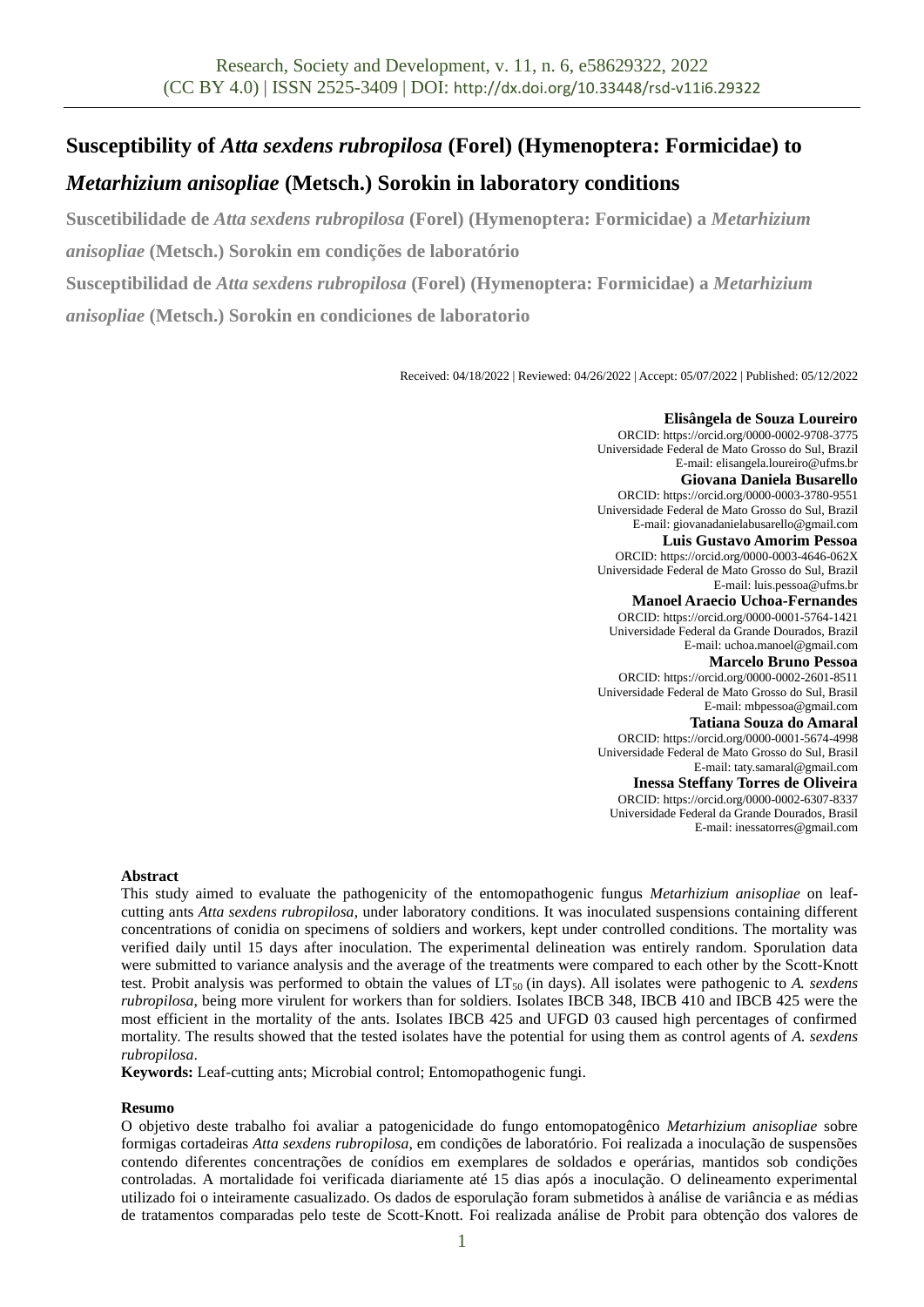TL50 (em dias). Todos os isolados foram patogênicos a *A. sexdens rubropilosa*, sendo mais virulentos para operárias do que para soldados. Os isolados IBCB 348, IBCB 410 e IBCB 425 foram os mais eficientes na mortalidade das formigas, IBCB 425 e UFGD 03 causaram altas porcentagens de mortalidade confirmada. Portanto, os isolados testados apresentam potencial para utilização como agentes de controle de *A. sexdens rubropilosa*. **Palavras-chave:** Formigas cortadeiras; Controle microbiano; Fungos entomopatogênicos.

#### **Resumen**

El objetivo de este trabajo fue evaluar la patogenicidad del hongo entomopatógeno *Metarhizium anisopliae* sobre la hormiga cortadora de hojas *Atta sexdens rubropilosa*, en condiciones de laboratorio. Se inocularon suspensiones que contenían diferentes concentraciones de conidios en especímenes de soldados y trabajadores, mantenidos en condiciones controladas. La mortalidad se controló diariamente hasta 15 días después de la inoculación. El diseño experimental utilizado fue completamente al azar. Los datos de esporulación se sometieron a análisis de varianza y las medias de los tratamientos se compararon mediante la prueba de Scott-Knott. Se realizó análisis probit para obtener valores de TL50 (en días). Todos los aislados fueron patógenos para *A. sexdens rubropilosa*, siendo más virulentos para los trabajadores que para los soldados. Los aislados IBCB 348, IBCB 410 e IBCB 425 fueron los más eficientes en la mortalidad de hormigas, IBCB 425 y UFGD 03 provocaron altos porcentajes de mortalidad confirmada. Por lo tanto, los aislamientos probados tienen potencial para su uso como agentes de control de *A. sexdens rubropilosa*. **Palabras clave**: Hormigas cortadoras de hojas; Control microbiano; Hongos entomopatógenos.

## **1. Introduction**

The leaf-cutting ants are among the main pests from the Neotropical regions and are responsible for great damage in mixed-farming and forest systems (Hernández & Jaffé, 1995; Matrangolo et al., 2010). *Atta sexdens rubropilosa* (Forel), popularly known as leaf-cutting ant, are widely distributed species through Brazil (Motta & Luxnich, 2014) and attacks several cultures, pastures and reforestations, influencing any vegetal material (Boaretto & Forti, 1997). The ants cut and transport the vegetal material to the nests to cultivate a symbiotic fungus, which they use as food (Della Lucia & Souza, 2011).

The leaf-cutting ants present a high social complexity with populous colonies and a high level of polymorphism, which allows efficient foraging with great quantities of vegetal material, characteristics that make them herbivores that stand out in the Neotropical region (Holldobler & Wilson, 1990). These complex features presented by these insects, combined with a protective system for the queen, production of antimicrobial substances, "grooming" (cleansing) and recognition and removal of contaminated materials (Marinho et al., 2006), complicate their control. The control of leaf-cutting ants is carried out with great quantities of chemical products, mainly with the use of granulated baits. However, these products are highly toxic, costly and have reduced efficiency, since they lead to a feigned extermination of ants' colonies and selection of stronger populations (Diehl-Fleig et al., 1993; Silva & Diehl-Fleig, 1988).

Entomopathogenic fungi act in the natural and microbial control of insects, constituting an important factor in pest deletion. The occurrence of these pathogens may be noticed through epizooties and enzooties on insect's populations under natural conditions (Leite et al., 2003; Lacey et al., 2015). *Beauveria bassiana* and *Metarhizium anisopliae* have been found contaminating *A. sexdens rubropilosa* and *A. biospheric* queens (Jaccoud et al., 1999; Travaglini et al., 2016; Loureiro et al., 2022). Despite the defense and recognition mechanisms against pathogenic agents presented by the leaf-cutting ants, promising results have been gotten in the microbial control of these insects (Wilcken & Berti Filho, 1994). However, these results vary according to the type of studied castes and the manner of application of these agents (Loureiro & Monteiro, 2004, 2005; Dornelas et al., 2016). Therefore, this work aimed to evaluate the efficiency of isolates of *M. anisopliae* entomopathogenic fungus for controlling the soldiers and workers ants of *A. sexdens rubropilosa*, under laboratory conditions.

#### **2. Methodology**

Soldiers and workers from *A. sexdens rubropilosa* were collected from nests at the UFGD campus and placed into recipients with screened lids, separated by castes. In the laboratory, the ants were put into a freezer for some seconds for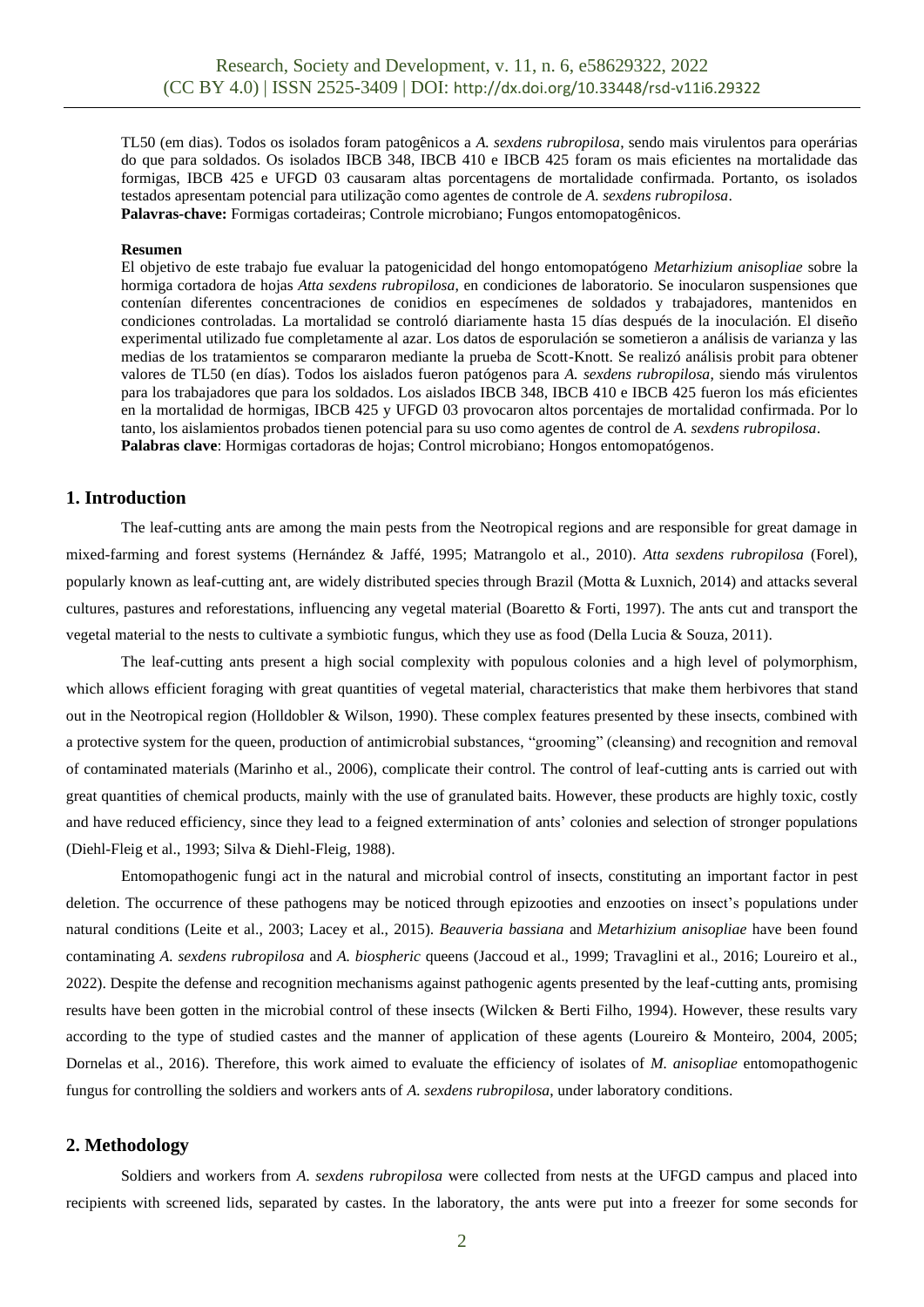contention of them.

For this study, we used five isolates of *M. anisopliae*: CG 423, IBCB 348, IBCB 410, IBCB 425 and UFGD 03). The fungus was sowed at Petri dishes containing solid and sterilized culture medium potato-dextrose-agar (PDA) by the three points method and then incubated in a chamber (B.O.D.) at  $25 \pm 1^{\circ}$ C, 70% RH, and under a 12h photoperiod for 7 to 15 days. Posteriorly, the conidia formed on the Petri dishes were collected with a nickel-chrome loop, previously sterilized with flame, and transferred to tubes containing 10mL of sterile distilled water and 0.1 mL of Tween 80, from which serial dilutions were prepared and standardized in concentrations of  $1.0 \times 107$ ,  $1.0 \times 108$ ,  $1.0 \times 109$  and  $1.0 \times 1010$  conidia mL-1 (Diehl-Fleig et al., 1993).

For ant infection, 1mL of each suspension was applied in Petri dishes. After the application of the suspension, groups of 10 were placed on the dishes. After infection, the insects were maintained without food in a chamber (B.O.D) at  $25\pm1^{\circ}$ C, 70% RH, and under a 12h photoperiod, for 15 days (Loureiro & Monteiro, 2005). Petri dishes were observed every day, for 15 days, to verify the mortality. The dead insects were immersed in a solution of alcohol at 70% and transferred to new chambers at  $25\pm1^{\circ}$ C, 70% RH and under a 12h photoperiod, to confirm mortality by the pathogen.

The experimental design was randomized, using five replicates per concentration (1.0x107, 1.0x108, 1.0x109 and 1.0x1010 con mL-1) for six different strains (CG 423, IBCB 348, IBCB 410, IBCB 425 and UFGD 03), each replicate containing 10 ants (soldiers and workers). Data of confirmed mortality were calculated as total accumulated mortality. The data concerning the sporulation were submitted for analysis of variance and the mean values were compared by the Scott-Knott test at a 5% level of probability. To obtain the values of median lethal times  $(LT_{50})$  in days, Probit analysis was achieved for different treatments (Loureiro & Monteiro, 2004).

#### **3. Results and Discussion**

All tested isolates of *M. anisopliae* fungus were pathogenic to soldiers and workers of *A. sexdens rubropilosa* (Tables 1 and 2). Silva & Diehl- Fleig (1988) tested different isolates of *B. bassiana* and *M. anisopliae* for controlling the soldiers and leaf-cutting ants of *A. sexdens piriventris*. Through bioassays in the laboratory and tests in the field, the pathogenicity of both fungi to the insect was proved, obtaining LT<sup>50</sup> of 2 and 3 days for the two isolates of *M. anisopliae* tested. According to the authors, the results obtained in the field indicate that there are possibilities for using these fungi for controlling the insect.

According to Probit analysis, there was no significant difference among the concentrations for the most tested isolates. In general, the lowest values of median lethal times were obtained with the concentrations that contained the highest quantities of conidia. In some cases, the isolates did not adapt to the Probit model, since a significant  $\chi^2$  and high heterogeneity of data occurred (Tables 1 and 2).

The isolates IBCB 348 and IBCB 410 were the most virulent for *A. sexdens rubropilosa* workers, with LT<sub>50</sub> of 1.28 and 1.29 days respectively, at a concentration of  $1.0 \times 10^{10}$  conidia mL-1 (Table 2). Concerning the soldiers, IBCB 410 was the more virulent isolate, with values of  $LT_{50}$  varying between 1.87 and 2.99 days, followed by IBCB 425 (2.15 to 2.75 days) (Table 2).

The tested isolates were more virulent for workers than for soldiers. These results agree with those obtained by Alves and Sosa-Gomes (1983), which also proved a higher susceptibility of workers compared to the soldiers of *A. sexdens rubropilosa* for the isolates of *B. bassiana* and *M. anisopliae*. However, the highest median lethal times were verified while using *M. anisopliae* fungus (2.8 and 4.05 days for leaf cutting and soldiers' ants, respectively). The workers' ants perform a fundamental role in the maintenance of the fungal sponge, contributing to ensuring the development of symbiotic fungus, and assuring the nest keeps healthy (Bass & Cherrett, 1994). Thus, this caste may be considered a potential target for the control of the nests.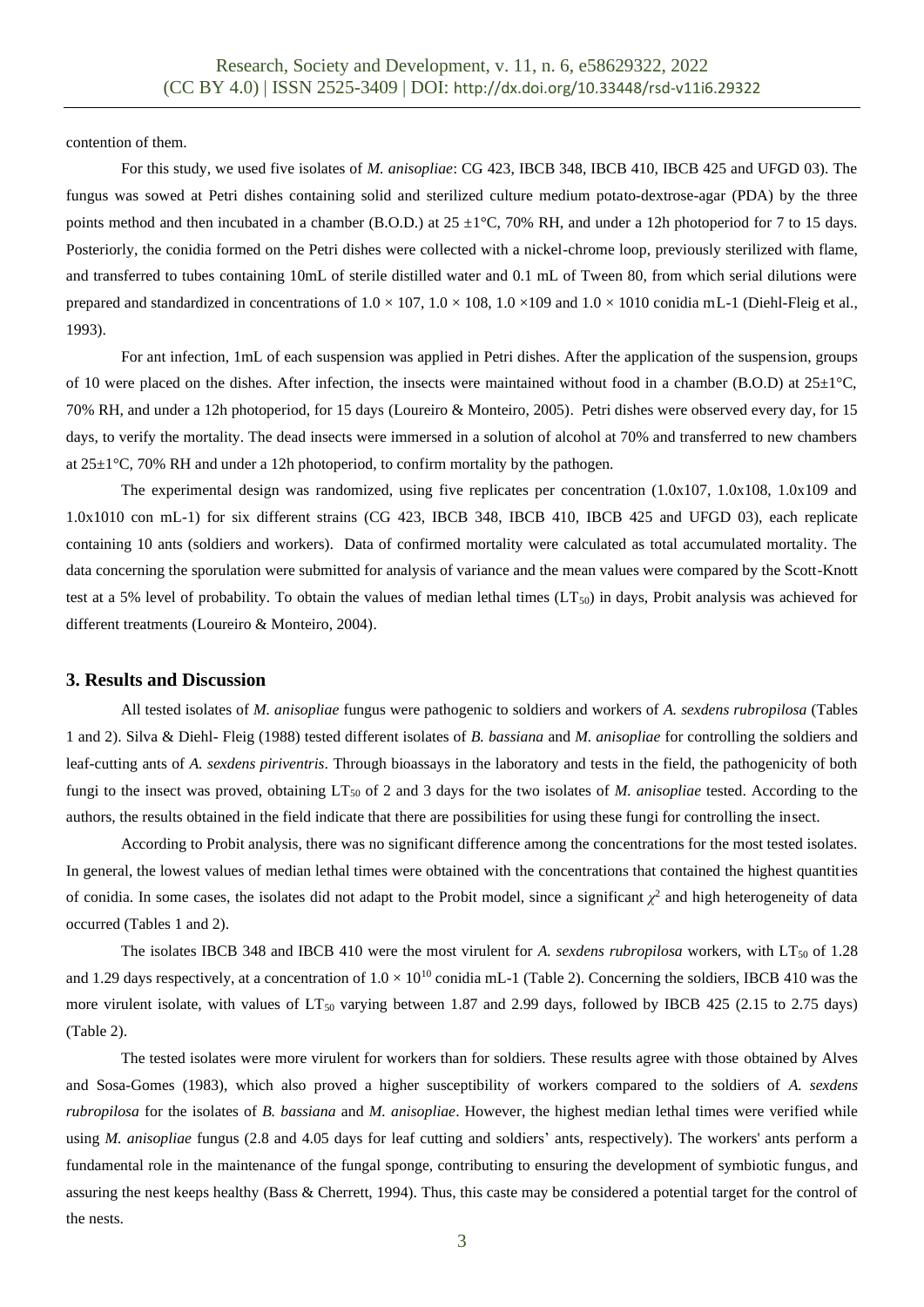| <b>Isolate/Concentration</b> | $LT50$ (in<br>days) | <b>Confidence Interval</b><br>(CI) | <b>Linear Regression Equation</b>   | $\chi^2$ |
|------------------------------|---------------------|------------------------------------|-------------------------------------|----------|
| <b>CG 423</b>                |                     |                                    |                                     |          |
| $1.0 \times 10^{10}$         | 7.24                | (5.56; 9.43)                       | $Y = 1.92 + 3.57$ <sup>*</sup> logx | 93.79*   |
| $1.0 \times 10^{9}$          | 5.98                | (4.65; 7.68)                       | $Y = 2.36 + 3.39^* \log x$          | 63.10*   |
| $1.0\times10^8$              | 6.42                | (5.51; 7.49)                       | $Y = 2.01 + 3.69^* \log x$          | 27.24*   |
| $1.0 \times 10^{7}$          | 4.25                | (3.42; 5.28)                       | $Y = 3.63 + 2.17^{*} \log x$        | 13.18*   |
| <b>IBCB 348</b>              |                     |                                    |                                     |          |
| $1.0 \times 10^{10}$         | 2.28                | (1.75; 2.96)                       | $Y = 3.71 + 3.57^* \log x$          | $9.63*$  |
| $1.0 \times 10^{9}$          | 2.97                | (2.53; 3.48)                       | $Y = 3.35 + 3.47^* \log x$          | 8.50     |
| $1.0\times10^8$              | 2.48                | (2.11; 2.92)                       | $Y = 3.70 + 3.28$ <sup>*</sup> logx | 6.92     |
| $1.0 \times 10^7$            | 2.71                | (2.16; 3.41)                       | $Y = 3.69 + 3.00^{\circ}$ logx      | $16.75*$ |
| <b>IBCB 410</b>              |                     |                                    |                                     |          |
| $1.0\times10^{10}$           | 1.87                | (1.33; 2.62)                       | $Y = 4.12 + 3.20^{*}$ logx          | $11.11*$ |
| $1.0 \times 10^{9}$          | 2.30                | (2.05; 2.59)                       | $Y = 3.89 + 3.03^{*}$ logx          | 2.92     |
| $1.0\times10^8$              | 2.08                | (1.68; 2.56)                       | $Y = 4.01 + 3.07$ <sup>*</sup> logx | 6.66     |
| $1.0 \times 10^7$            | 2.99                | (2.45; 3.63)                       | $Y = 3.67 + 2.78$ <sup>*</sup> logx | 12.38    |
| <b>IBCB 425</b>              |                     |                                    |                                     |          |
| $1.0 \times 10^{10}$         | 2.15                | (1.61; 2.88)                       | $Y = 3.77 + 3.66^{\circ}$ logx      | 11.74*   |
| $1.0 \times 10^{9}$          | 2.39                | (1.93; 2.96)                       | $Y = 3.56 + 3.79^* \log x$          | 7.31     |
| $1.0\times10^8$              | 2.75                | (1.99; 3.80)                       | $Y = 3.74 + 2.85^* \log x$          | 25.27*   |
| $1.0 \times 10^7$            | 2.29                | (1.90; 2.75)                       | $Y = 3.86 + 3.14^{*}$ logx          | 5.83     |
| <b>UFGD 03</b>               |                     |                                    |                                     |          |
| $1.0 \times 10^{10}$         | 5.59                | (4.58; 6.82)                       | $Y = 2.26 + 3.66^{\circ}$ logx      | 51.90*   |
| $1.0\times10^9$              | 5.29                | (4.28; 6.53)                       | $Y = 2.53 + 3.41$ <sup>*</sup> logx | 17.79*   |
| $1.0\times10^8$              | 6.01                | (4.62; 7.81)                       | $Y = 2.34 + 3.40^{\circ}$ logx      | 38.09*   |
| $1.0\times10^7$              | 6.55                | (5.51; 7.79)                       | $Y = 1.88 + 3.81$ <sup>*</sup> logx | 45.02*   |

**Table 1.** Median Lethal Times (LT<sub>50</sub>) in days, confidence intervals (CI) (P< 0.05), equations of linear regression, and values of *χ* <sup>2</sup> obtained by Probit analysis for the pathogenic activity of *M. anisopliae* on *Atta sexdens rubropilosa* soldiers.

\* Significant  $x^2$  (P < 0,05). Source: Authors (2022).

Jaccoud et al. (1999) investigated the effects of *M. anisopliae*, applying spores of the fungus in foraging arenas of mini-nests from *A. sexdens rubropilosa*. All treated nests suffered an increase in ants' mortality during the first ten days after application. Besides, the reduction of foraging activity was verified as well as the effect on the garden health of the fungus. The ants' mortality was particularly high for the median workers, which performed a great role in trying to clean the spores. Therefore, being a group more exposed, it is expected that this class suffer the most elevated indexes of mortality.

For the isolate CG 423, when applied to a lower concentration of conidia in soldiers  $(1.0 \times 10^7 \text{ conidia mL-1})$ , occurred a higher rate of mortality, and on the  $10<sup>th</sup>$  day after the inoculation, it was obtained 100% of accumulated mortality, while for the higher concentration  $(1.0 \times 10^{10} \text{ conidia mL}^{-1})$ , the total mortality of the soldiers was obtained at the 13<sup>th</sup> day (Fig 1). This indicates an interesting feature, since it becomes more advantageous to use a lower quantity of propagules to occur the development of the disease. On the other hand, the results using a high potential of inoculation may be unexpected, since a great number of fungus conidia on insect tegument can influence negatively their germination or can favor the penetration of bacteria, generating septicemia and killing the insect quickly (Alves & Lecuona, 1998).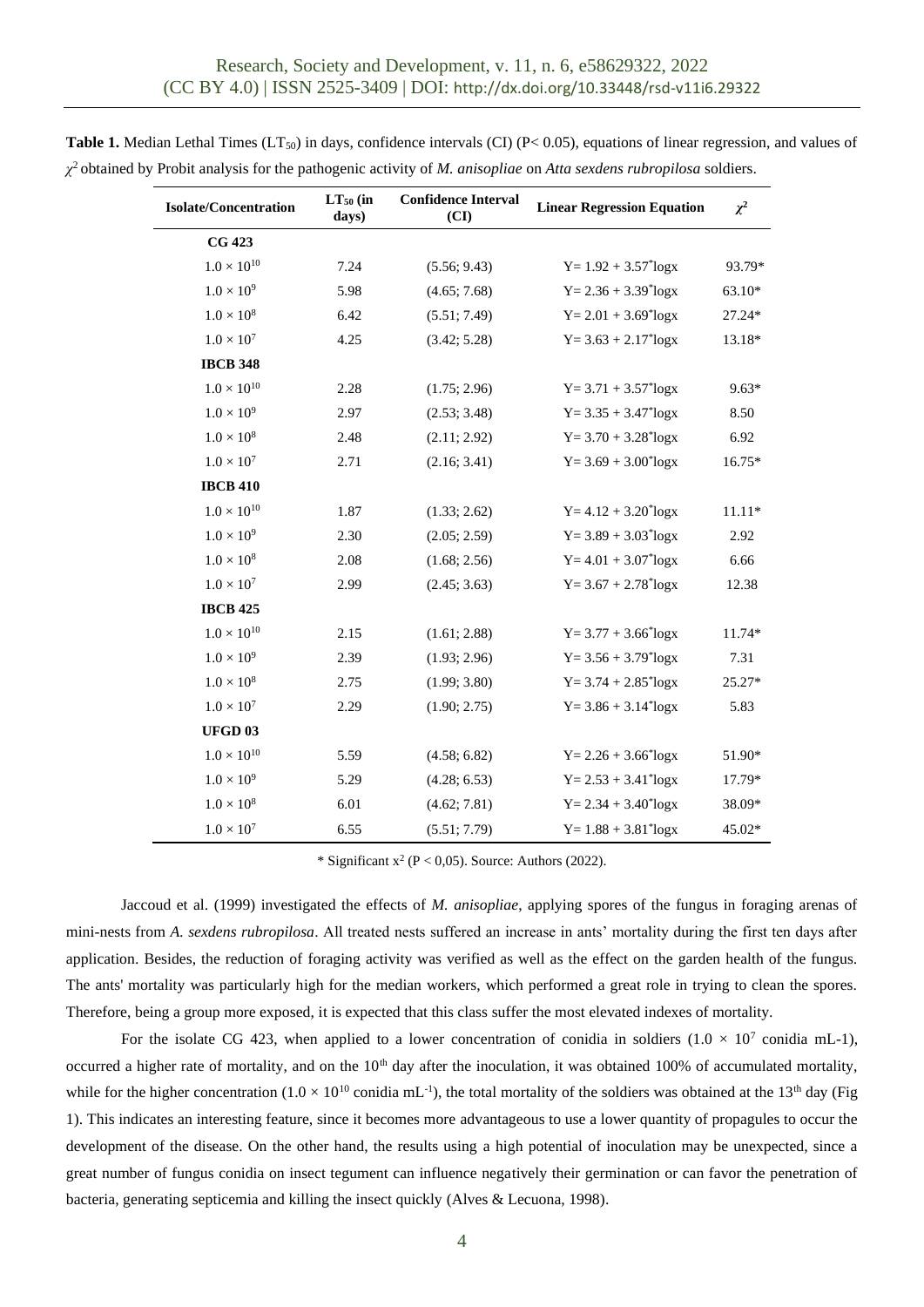| <b>Isolate/Concentration</b> | $LT_{50}$ (in<br>days) | <b>Confidence Interval</b><br>(CI) | <b>Linear Regression</b><br><b>Equation</b> | $\chi^2$ |
|------------------------------|------------------------|------------------------------------|---------------------------------------------|----------|
| <b>CG 423</b>                |                        |                                    |                                             |          |
| $1.0 \times 10^{10}$         | 2,27                   | (1,88; 2,75)                       | $Y = 3.91 + 3.02 \log x$                    | 2,21     |
| $1,0 \times 10^9$            | 2,44                   | (1,92; 3,10)                       | $Y = 3,54 + 3,75 \log x$                    | 9,22     |
| $1,0 \times 10^8$            | 3,31                   | (3,00; 3,66)                       | $Y = 3,16 + 3,52 \cdot \log x$              | 5,83     |
| $1,0 \times 10^7$            | 2,97                   | (2,59; 3,41)                       | $Y = 3,10 + 3,99 \text{log}x$               | 3,84     |
| <b>IBCB 348</b>              |                        |                                    |                                             |          |
| $1.0 \times 10^{10}$         | 1,28                   | (0,77; 2,11)                       | $Y = 4,66 + 3,10 \log x$                    | 2,8      |
| $1,0 \times 10^9$            | 1,62                   | (1,07; 2,44)                       | $Y = 4,30 + 3,28 \log x$                    | 8,17*    |
| $1,0 \times 10^8$            | 2,16                   | (1,33; 3,50)                       | $Y = 4.02 + 2.90 \log x$                    | $13,01*$ |
| $1,0 \times 10^7$            | 2,08                   | (1,68; 2,58)                       | $Y = 3,79 + 3,76 \log x$                    | 6,44     |
| <b>IBCB 410</b>              |                        |                                    |                                             |          |
| $1,0 \times 10^{10}$         | 1,29                   | (0, 84; 2, 01)                     | $Y = 4,63 + 3,22 \cdot \log x$              | 2,33     |
| $1,0 \times 10^9$            | 1,74                   | (0,89; 3,39)                       | $Y = 4,25 + 3,07 \cdot \log x$              | 7,66*    |
| $1,0 \times 10^8$            | 1,59                   | (1,16; 2,17)                       | $Y = 4,19 + 3,98 \log x$                    | 2,32     |
| $1,0 \times 10^7$            | 2,03                   | (1,56; 2,64)                       | $Y = 3,85 + 3,72 \cdot \log x$              | 5,29     |
| <b>IBCB 425</b>              |                        |                                    |                                             |          |
| $1,0 \times 10^{10}$         | 1,77                   | (1,15; 2,70)                       | $Y = 4,30 + 2,78 \log x$                    | 12,89*   |
| $1,0 \times 10^9$            | 2,58                   | (1,96; 3,39)                       | $Y = 3,78 + 2,94 \cdot \log x$              | $13,53*$ |
| $1,0 \times 10^8$            | 2,49                   | (2,14; 2,89)                       | $Y = 3,65 + 3,38 \log x$                    | 1,75     |
| $1,0 \times 10^7$            | 2,78                   | (2,43; 3,17)                       | $Y = 3,23 + 3,97 \cdot \log x$              | 1,79     |
| <b>UFGD03</b>                |                        |                                    |                                             |          |
| $1,0 \times 10^{10}$         | 4,08                   | (3,63; 4,60)                       | $Y = 2,55 + 4,00 \log x$                    | 15,71    |
| $1,0 \times 10^9$            | 3,46                   | (3,04; 3,95)                       | $Y = 3,00 + 3,68 \log x$                    | 7,29     |
| $1,0 \times 10^8$            | 3,62                   | (3,22; 4,08)                       | $Y = 3,12 + 3,34.$ logx                     | 11,18    |
| $1,0 \times 10^7$            | 3,77                   | (3,56; 3,99)                       | $Y = 2,85 + 3,71 \cdot \log x$              | 1,84     |

**Table 2.** Median Lethal Times (LT<sub>50</sub>) in days, confidence intervals (CI) (P< 0.05), equations of linear regression and values of χ2 obtained by Probit analysis for pathogenic activity of *M. anisopliae* on *Atta sexdens rubropilosa* workers.

\* Significant  $x^2$  (P < 0,05). Source: Authors (2022).

For isolates IBCB 348 and IBCB 410, the accumulated mortality of workers and soldiers occurred at 100%, between 5 and 7 days after inoculation, respectively, using the concentration of  $1.0 \times 10^{10}$  conidia mL<sup>-1</sup> (Figures 2 and 3). The speed the pathogen kills its host is a desirable feature for the control of many pests, but it does not have to be considered unique. The isolate must be able to provide high final mortality (Tamai et al., 2002). For social insects such as ants, the fast effect of the insecticide is not a desirable feature, as these insects present behavior colony protection, which involves the isolation of sick individuals from the rest of the colony, preventing the transmission and/or the spread of the fungus between the healthy individuals.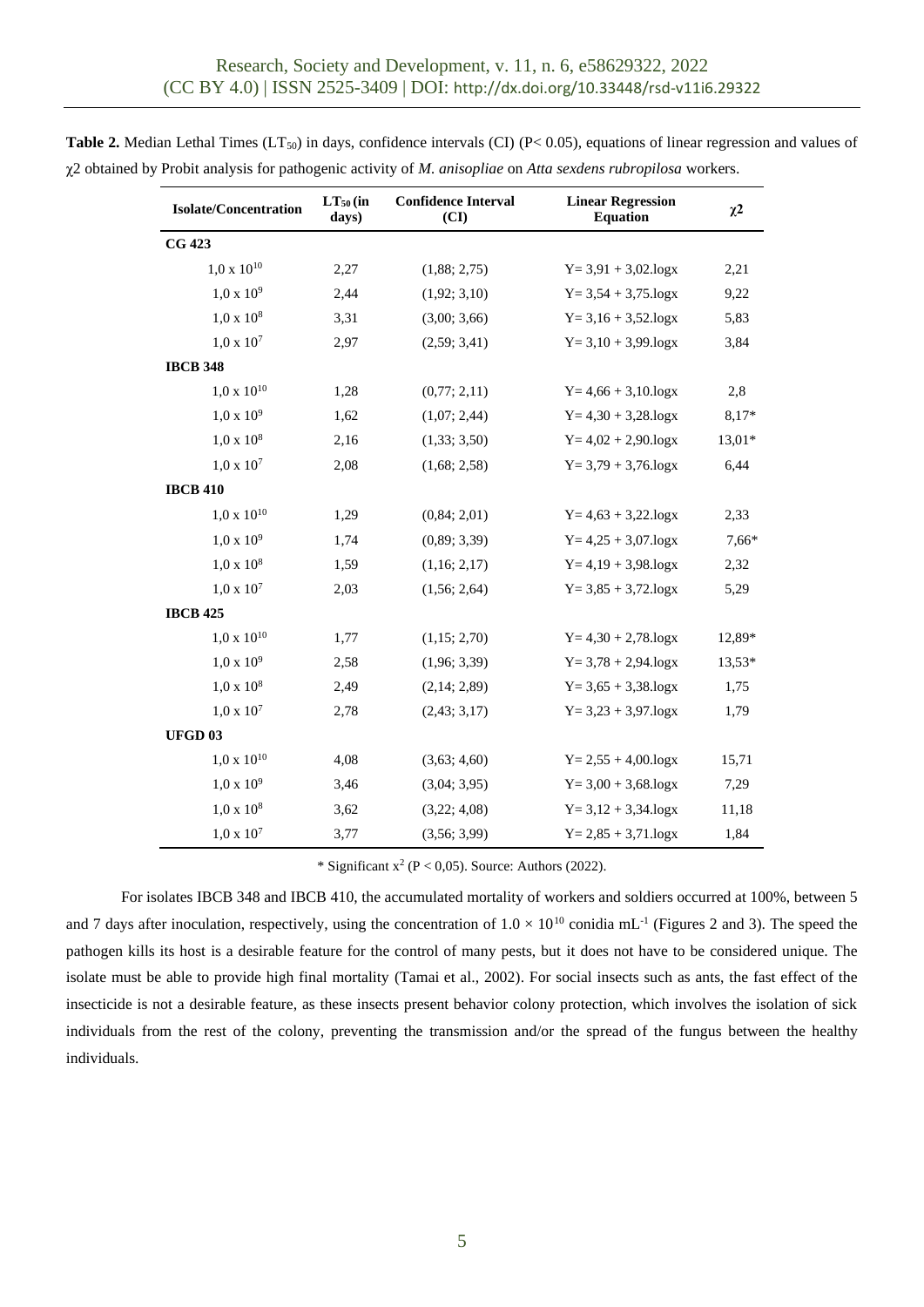**Figure 1 –** Accumulated Mortality (%) of workers and soldiers of *A. sexdens rubropilosa,* after the inoculation with *M. anisopliae*, isolate CG 423 (25  $\pm$  1°C; 70  $\pm$  10% RH; 12h photoperiod).



About the isolate IBCB 425, it was obtained accumulated mortality of 100% for soldiers and workers at 7 and 8 days after the inoculation, respectively (Fig 4). High percentages of confirmed mortality were also obtained in soldiers (92 to 98%) and workers (96 to 99%) (Table 3). For the isolate UFGD 03, it was obtained 100% of accumulated mortality of the soldiers and workers 9 days after the inoculation, using the concentration of  $1.0 \times 10^9$  conidia mL<sup>-1</sup> (Fig 5).

**Figure 2 -** Accumulated Mortality (%) of workers and soldiers of *A. sexdens rubropilosa,* after the inoculation with *M. anisopliae*, isolate IBCB 348 (25  $\pm$  1°C; 70  $\pm$  10% RH; 12h photoperiod).





The variation of pathogenicity among the isolates may be related to factors such as low virulence of the isolate, classification, tolerance of the host and others (Alves, 1998; Loureiro et al., 2022). According to Paccola-Meirelles & Azevedo (1990), this variability is the result of differences in enzymes and toxins production (amylase, protease, lipase), speed of conidia germination, mechanical activity in the cuticle penetration, and capacity of colonization of the isolates. The confirmed mortality, represented by the number of cadavers in which the sporulation of the fungus was observed, varied between 46 to 98% for workers and 52 to 98% for soldiers, and no significant difference occurred between the values of sporulation for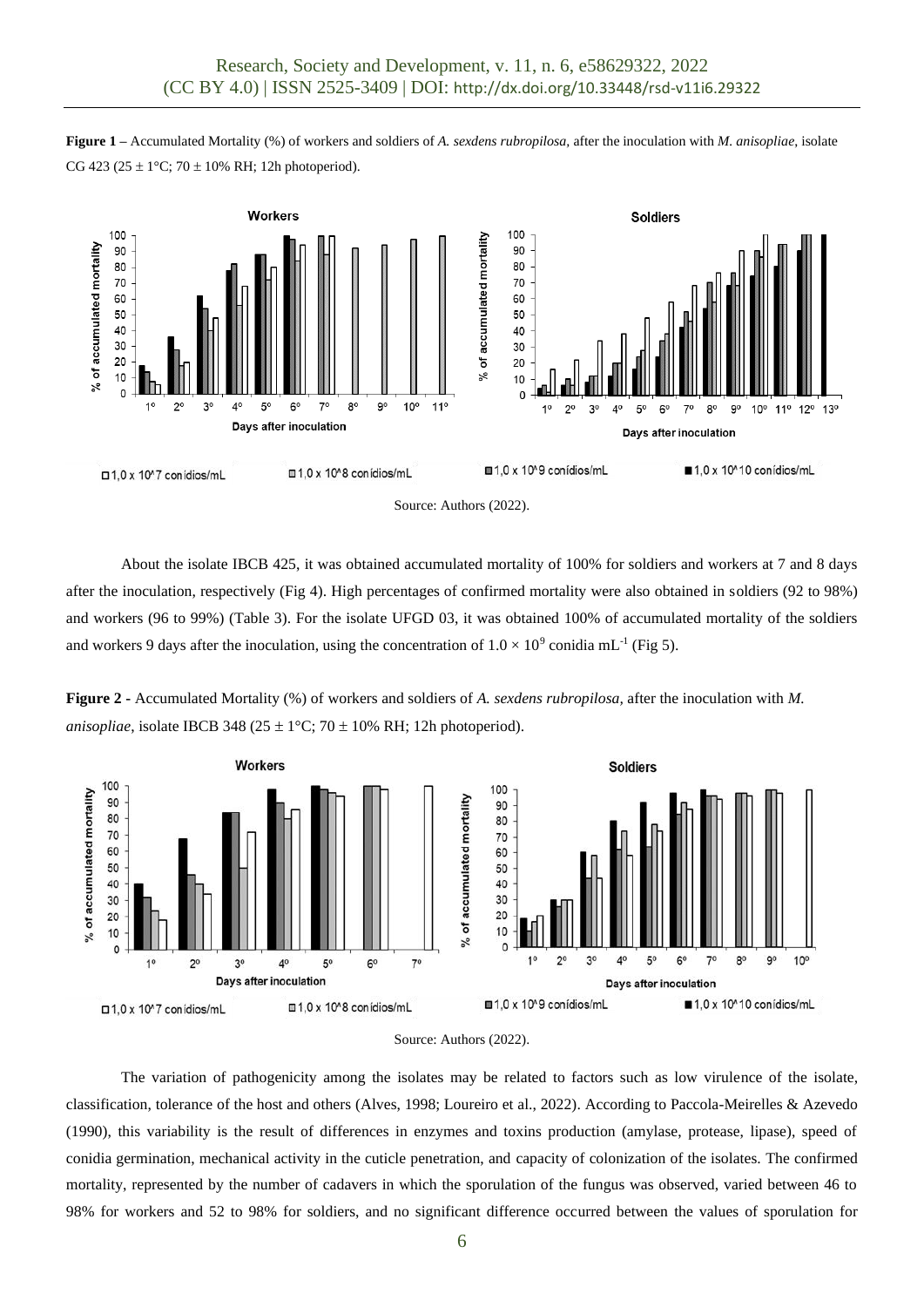workers and soldiers (Table 3). There was also no significant difference between the tested concentrations regarding the confirmed mortality, except for the isolate UFGD 03, in the concentration  $1.0 \times 10^7$  conidia mL<sup>-1</sup> (Table 3).

| <b>Treatments</b> |                | Metarhizium anisopliae |                            |                     |
|-------------------|----------------|------------------------|----------------------------|---------------------|
| <b>Isolate</b>    | Concentration  | <b>Soldiers</b>        | Workers                    | <b>VG</b><br>$(\%)$ |
| <b>Control</b>    | Without Tween® | $0.00\pm0.00$ dA       | $0.00 \pm 0.00$ cA         | 0.00                |
| <b>Control</b>    | With Tween®    | $0.00 \pm 0.00$ dA     | $0.00 \pm 0.00 \text{ cA}$ | 0.00                |
|                   | 107            | $54.00 \pm 5.09$ cA    | $54.00 \pm 8.12$ bA        | 31.23               |
| <b>CG 423</b>     | 108            | $52.00 \pm 7.34$ cA    | $50.00 \pm 3.16$ bA        | 27.32               |
|                   | 109            | $62.00 \pm 3.74$ cA    | $58.00 \pm 3.74$ bA        | 16.29               |
|                   | 1010           | $70.00 \pm 5.47$ cA    | $64.00 \pm 5.09$ bA        | 21.45               |
|                   | 107            | $58.00 \pm 5.83$ cA    | $50.00 \pm 4.47$ bA        | 24.17               |
|                   | 108            | $52.00 \pm 6.63$ cA    | $48.00 \pm 3.74$ bA        | 26.62               |
| <b>IBCB 348</b>   | 109            | $52.00 \pm 3.74$ cA    | $52.00 \pm 3.74$ bA        | 17.76               |
|                   | 1010           | $58.00 \pm 3.74$ cA    | $52.00 \pm 3.74$ bA        | 17.28               |
|                   | 107            | $58.00 \pm 5.83$ cA    | $56.00 \pm 5.09$ bA        | 24.30               |
|                   | 108            | $54.00 \pm 6.78$ cA    | $46.00 \pm 5.09$ bA        | 29.18               |
| <b>IBCB 410</b>   | 109            | $60.00 \pm 3.16$ cA    | $56.00 \pm 5.09$ bA        | 18.63               |
|                   | 1010           | $68.00 \pm 5.83$ cA    | $62.00 \pm 3.74$ bA        | 20.41               |
|                   | 107            | $98.00 \pm 2.00$ aA    | $96.00 \pm 2.44$ aA        | 15.71               |
| <b>IBCB 425</b>   | 108            | $96.00 \pm 2.44$ aA    | $98.00 \pm 2.00$ aA        | 15.71               |
|                   | 109            | $92.00 \pm 3.74$ aA    | $98.00 \pm 2.00$ aA        | 18.34               |
|                   | 1010           | $92.00 \pm 2.00$ aA    | $96.00 \pm 2.44$ aA        | 17.34               |
|                   | 107            | $64.00 \pm 5.09$ cB    | $96.00 \pm 4.00$ aA        | 21.52               |
| <b>UFGD03</b>     | 108            | $80.00 \pm 4.47$ bA    | $90.00 \pm 7.74$ aA        | 28.29               |
|                   | 109            | $84.00 \pm 6.78$ bA    | $86.00 \pm 8.71$ aA        | 35.77               |
|                   | 1010           | $90.00 \pm 5.47$ aA    | $92.00 \pm 3.74$ aA        | 25.47               |
| VG(%)             |                | 24.57                  | 25.74                      |                     |

**Table 3.** Confirmed mortality (%) ( $\pm$  SE) from *A. sexdens rubropilosa* workers and soldiers after inoculation with *M*. *anisopliae* ( $25 \pm 1$ °C; 70  $\pm$  10% RH; 12h photoperiod).

\* Significant  $x^2$  (P < 0,05). Source: Authors (2022).

The isolate IBCB 425 caused the highest percentage of confirmed mortality, varying between 92 and 98% for soldiers and 96 and 98% for workers, followed by the isolate UFGD 03, varying between 64 and 90% for soldiers and 86 and 96% for workers; both differing significantly from the others. The elevated confirmed mortality is an important feature since the capacity to produce propagules from the pathogen may unleash the epizooties in the field, through the dispersion of them in the environment and the contamination of healthy individuals (Alves & Lecuona, 1998). Furthermore, the confirmed mortality may be chosen as a parameter to study the behavior of the best concentration because the fungi, as biological control agents, differ from the chemical products through the capacity of increasing the pathogen density by the dispersion of secondary inoculum, repeating the cycle through the host population (Hajek & St. Leger, 1994).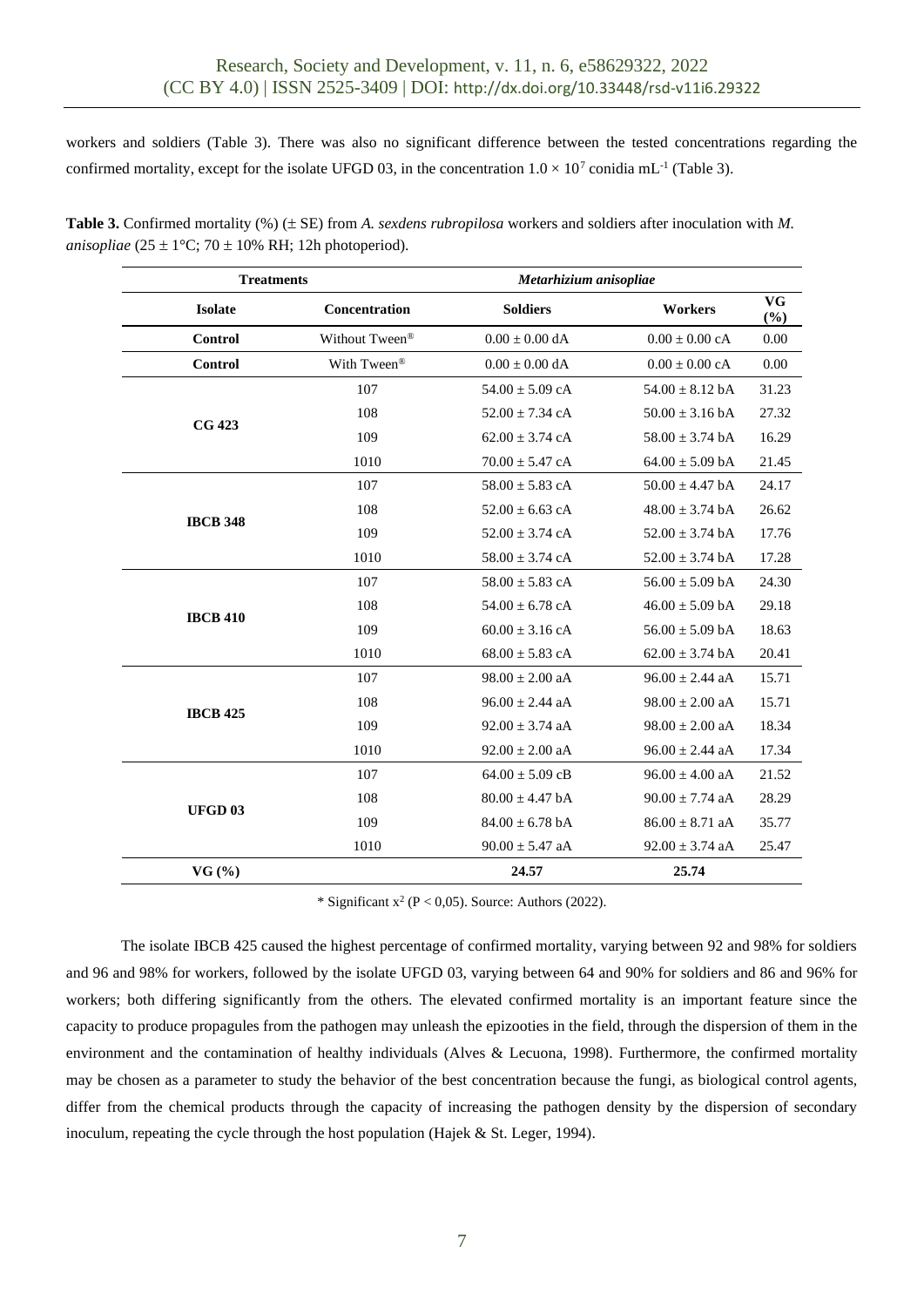





The low percentage of confirmed mortality presented for some isolates may be related to some factors. It did not discard the possibility that the insects had been dead by the fungus. In some cases, the alcohol used for the external disinfection may become unviable to the fungus after its entrance into the interior of the cadaver, through casual fissures on the tegument, caused during the handling of them (Tamai et al., 2002). Furthermore, the external contamination of the insects also may be higher when they are handled during the installation of the bioassays. The fungi penetration, mainly when used in high concentrations, may cause the appearance of "orifices" on the tegument of the insects, which may be attacked by other microorganisms. In this way, because bacteria grow much faster than fungi, they can settle in the host's body, causing septicemia, which obstructs the growth of the entomopathogen fungi. This fact can interfere with the results of confirmation death of the insect through the fungus (Alves & Pereira, 1998). According to Jaccoud et al. (1999), the stress caused by fungus presence is sufficient to change the social homeostasis of the colony and kill it. From the control perspective, this feature is particularly interesting, suggesting that it is not necessary to kill all the ants directly with the control agent. In the control treatments did not occur fungus sporulation over the cadavers, which indicates the mortality that occurred in this group was not a result of the infection by *M. anisopliae* fungus (Table 3).

Alves & Lecuona (1998) confirm that for each pest is possible to select one efficient entomopathogen for its control. However, for being possible the acquisition of new isolates of the fungi that may fight against *A. sexdens rubropilosa*, it is necessary to continue the selection, programs and carry out new tests with a higher number of isolates. In this work, it was used isolates that have never been tested for controlling leaf-cutting ants, and the results indicate a good potential of them as control agents. For controlling social insects, it is very important to consider the lethal time and the capacity of sporulation from the isolate over the cadavers. Thus, the lower the lethal time associated with fast sporulation, the higher the chances of the fungus achieving an elevated potential of inoculum into the nests before they manage to remove all the cadavers (Stimac et al., 1987). From that perspective, the isolate IBCB 425 obtained good results and must be considered to control the leaf-cutting ants, since it presented an elevated percentage of sporulation over the cadavers.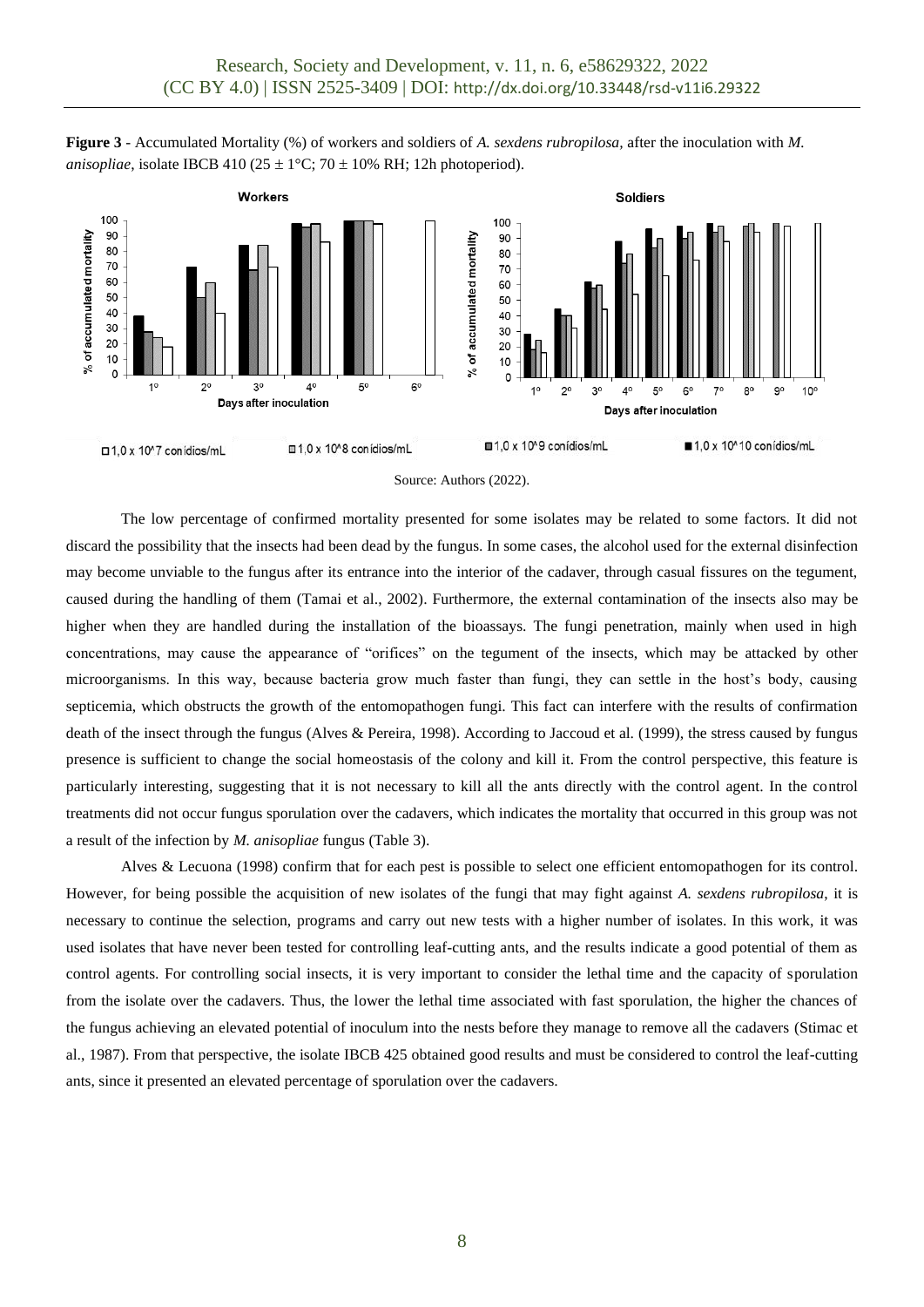**Figure 4 -** Accumulated Mortality (%) of workers and soldiers of *A. sexdens rubropilosa,* after the inoculation with *M. anisopliae*, isolate IBCB 425 (25  $\pm$  1°C; 70  $\pm$  10% RH; 12h photoperiod).



Source: Authors (2022).

**Figure 5 -** Accumulated Mortality (%) of workers and soldiers of *A. sexdens rubropilosa,* after the inoculation with *M. anisopliae*, isolate UFGD 03 (25  $\pm$  1°C; 70  $\pm$  10% RH; 12h photoperiod).



## **4. Conclusion**

All the tested isolates of *M. anisopliae* were pathogenic to *A. sexdens rubropilosa*, which were more virulent for the workers than for the soldiers. The isolates IBCB 348 and IBCB 410 were the most efficient for the workers' mortality. For the soldiers, the most virulent isolates were IBCB 410 and IBCB 425. The isolates UFGD 03 and IBCB 425 caused high percentages of confirmed mortality. The tested isolates have the potential for using them as control agents of *A. sexdens rubropilosa*.

### **Acknowledgments**

We thank the Graduate Program of Entomology and Biodiversity Conservation, PPGECBUFGD, Dourados, MS. This study was financed in part by the Coordenação de Aperfeiçoamento de Pessoal de Nível Superior - Brasil (CAPES), finance Code 001; The Conselho Nacional de Desenvolvimento Científico e Tecnológico (CNPq), finance code: 001 (CNPq), finance code: 001.